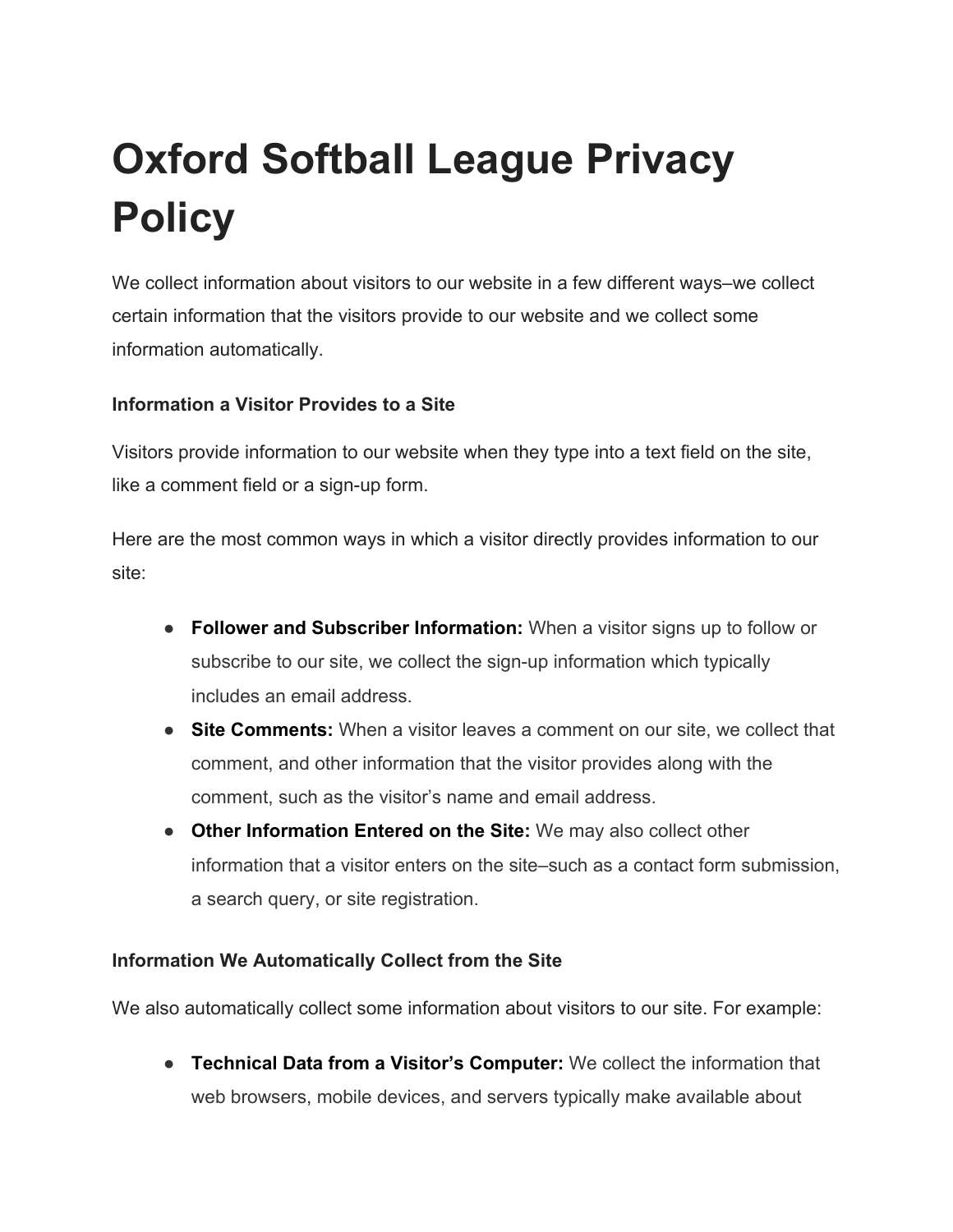visitors to our site, such as the IP address, browser type, unique device identifiers, language preference, referring site, the date and time of access, operating system, and mobile network information.

- **Visitor Interactions:** We collect information about a visitor's interactions with our site.
- **Location Information:** We may determine the approximate location of a visitor's device from the IP address. We collect and use this information to, for example, tally how many people visit our site from certain geographic regions.
- **Information from Cookies and Other Technologies:** A cookie is a string of information that a site stores on a visitor's computer, and that the visitor's browser provides to the site each time the visitor returns. Pixel tags (also called web beacons) are small blocks of code placed on sites. Our site uses cookies and other technologies like pixel tags to help identify and track visitors and site usage. For more information about our use of cookies and other technologies for tracking, including how visitors can control the use of cookies, please see our Cookie Policy.

### **How We Use Visitor Information**

We use information about site visitors in order to analyze and track usage, to determine the popularity of certain content, to provide requested information, and to send out newsletters to subscribers.

### **How We Share Visitor Information**

We may share information collected about site visitors in the limited circumstances spelled out below:

● **Legal Requests:** We may disclose site visitor information in response to a subpoena, court order, or other governmental request.